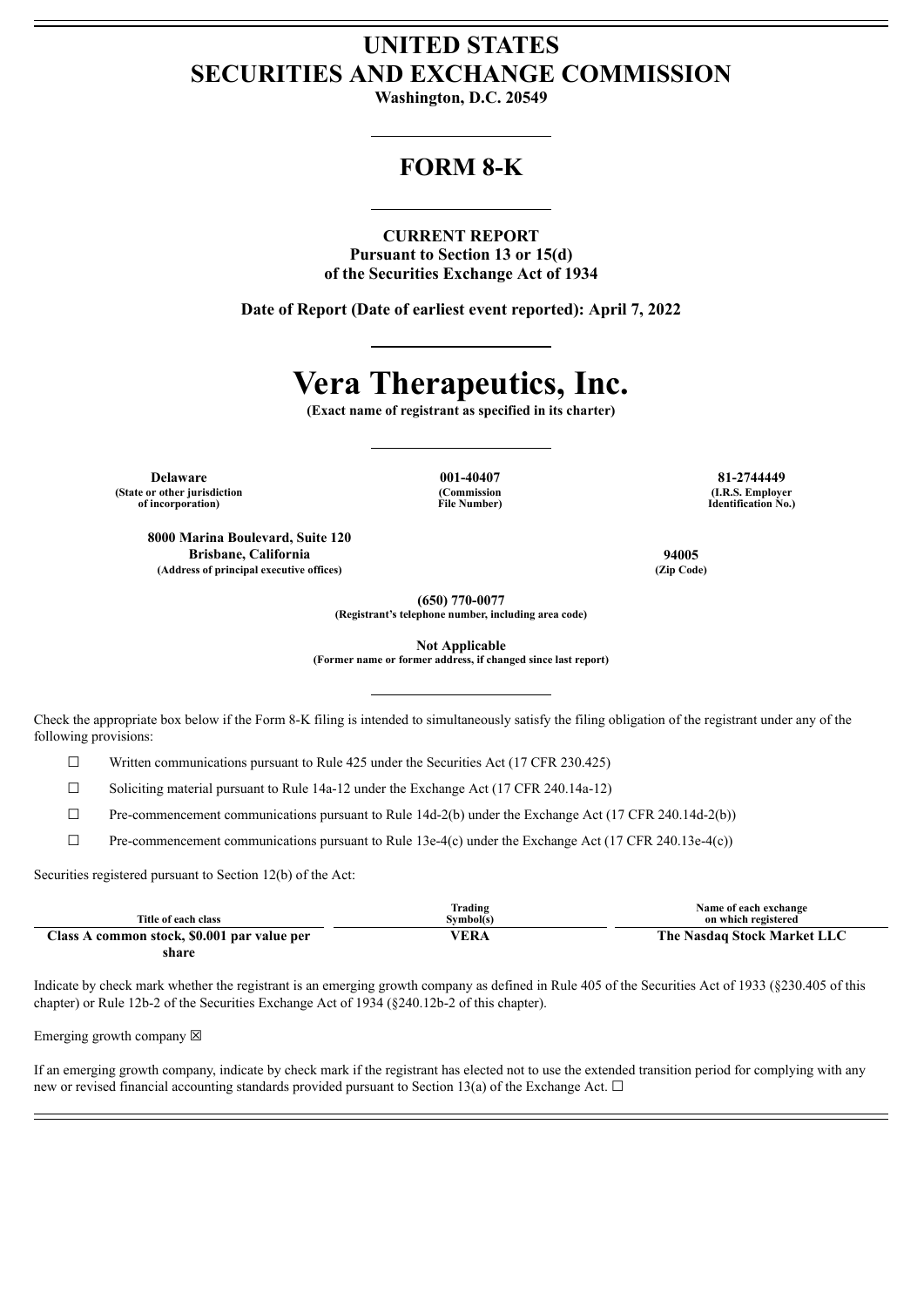#### Item 5.02 Departure of Directors or Certain Officers; Election of Directors; Appointment of Certain Officers; Compensatory Arrangements of **Certain Officers.**

On April 7, 2022, Kurt von Emster notified the board of directors (the "Board") of Vera Therapeutics, Inc. (the "Company") of his resignation as a director of the Company and as Chair of the Board, effective on the date of the Company's 2022 Annual Meeting of Stockholders (the "Annual Meeting Date"). Mr. von Emster's resignation was not the result of any dispute or disagreement with the Company on any matter relating to the Company's operations, policies or practices.

On April 11, 2022, the Board appointed Michael M. Morrissey, Ph.D., to the Board, to fill the vacancy resulting from Mr. von Emster's resignation, and to serve as Chair of the Board, effective on the Annual Meeting Date. Dr. Morrissey will serve as a Class II Director, with an initial term expiring at the Company's 2023 Annual Meeting of Stockholders. Dr. Morrissey was also appointed to serve on the Audit Committee of the Board and the Nominating and Corporate Governance Committee of the Board (the "Nominating Committee"), also effective as of the Annual Meeting Date, succeeding Mr. von Emster on each such committee.

Contingent upon and effective as of Dr. Morrissey's appointment to the Board, the Compensation Committee of the Board granted Dr. Morrissey a nonstatutory stock option award to purchase 40,000 shares of the Company's Class A common stock (the "Option Grant"), in lieu of the initial stock option award to purchase 19,850 shares automatically awarded to new directors pursuant to the Company's Non-Employee Director Compensation Policy (as it may be amended from time to time, the "Policy"). The Option Grant will vest monthly over a three-year period, subject to Dr. Morrissey's continuous service as of each such vesting date, and is otherwise subject to the same terms set forth in the Policy for initial grants to new directors. In addition, in accordance with the Policy, Dr. Morrissey will also receive an annual cash retainer of \$65,000 for his service as Chair of the Board, \$7,500 for his service on the Audit Committee, and \$4,000 for his service on the Nominating Committee, each of which will be pro-rated for 2022. Pursuant to the Policy, commencing with the Company's 2023 Annual Meeting of Stockholders, Dr. Morrissey will be eligible to receive an annual option grant to purchase 9,925 shares of the Company's Class A common stock, subject to his continuous service as of each such date. The shares subject to each such option grant would vest on the earlier of (a) the first anniversary of the date of grant and (b) the date of the Company's next annual meeting of stockholders, subject to Dr. Morrissey's continuous service as of each such date.

Dr. Morrissey will enter into the Company's standard form of indemnification agreement, effective as of the Annual Meeting Date. There were no arrangements or understandings between Dr. Morrissey and any other persons pursuant to which he was selected as a director, and there are no related person transactions within the meaning of Item 404(a) of Regulation S-K promulgated by the Securities and Exchange Commission between Dr. Morrissey and the Company required to be disclosed herein.